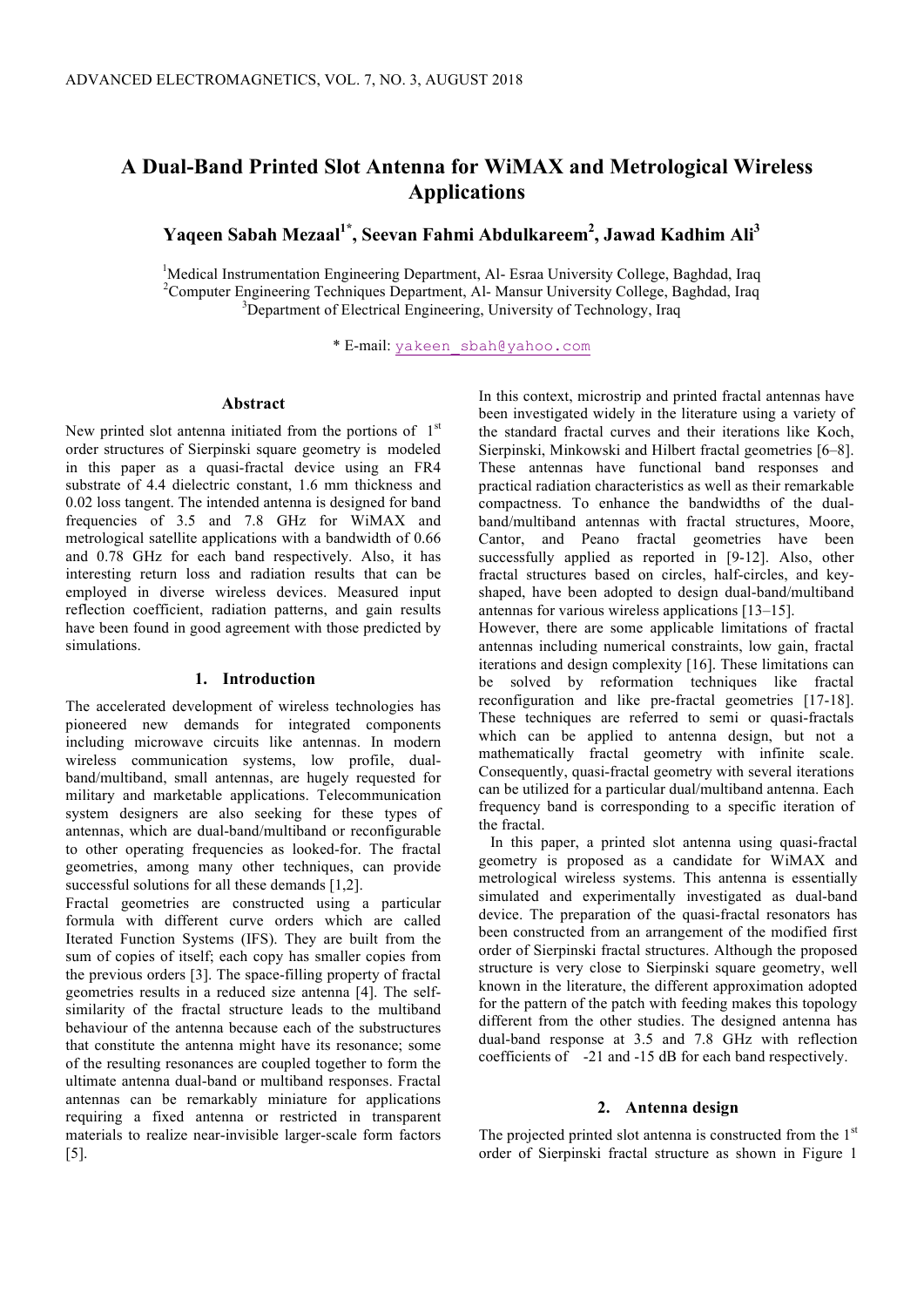[19]. The antenna topology is explained in Figure 2. The outline of this antenna is formulated from four portions of the modified  $1<sup>st</sup>$  order of Sierpinski formations,  $C(1)$  as in Figure 1, joint with an inner smaller replica of the equivalent fractal order. This quasi-fractal resonator has been constructed within the ground plane, and the microstrip feed is within the upper plane. Miniature square slots are built in the corners of antenna resonator. The uniformity and symmetrical geometrical fashion of this antenna are reasons to refer it as a quasi-fractal structure. It can be assembled from the tiny square patch as design generator that has a length (L) of 1.5 mm. Consequently, the main resonator length (S) is 19.5 mm. The dimensions of the substrate (Wg  $\times$  Lg) are 26 x 26mm<sup>2</sup>. Single microstrip feed with (Wf $\times$  Lf) dimensions of 1x 13 mm<sup>2</sup> within upper plane has been employed for the depicted antenna as in Figure 2.



Figure 1: The first five iterations of the Sierpinski carpet [19].



Figure 2: The quasi-fractal antenna topology.

The main advantage of the applied feeding type is the ease of assembly. It is a microstrip feed line that makes use of the antenna radiating element (the quasi-fractal structure) in its ground plane. Thus, this type of feeding is possibly the most appropriate among other methods, for the suggested antenna.

To determine the compression of antennas, these devices should comprise total dimensions in terms of guided wavelength that is calculated at the lower resonant frequency (*f*) by [20]:

$$
\lambda_g = \frac{c}{f\sqrt{\varepsilon_e}}\tag{1}
$$

where *c* is the light speed and  $\epsilon$  is effective dielectric permittivity. The value of  $\mathcal{E}_{\rho}$  can be evaluated by:

$$
\varepsilon_e = \frac{\varepsilon_r + l}{2} + \frac{\varepsilon_r - l}{2} \cdot \frac{l}{\sqrt{l + \frac{l2H}{W}}}
$$
(2)

 $W$  and  $H$  stand for conductor width and substrate thickness respectively. However,  $\mathcal{E}_{e}$  can be calculated by the adopted

EM simulator with a highly convergent result to Eq. (2). In this framework, the proposed antennas are simulated and verified using an FR4 substrate. Based on 'Trial and Error' procedure, the center frequency of designed antenna in this study can generally be varied by some attempts to reach to the intentional application bands by rescaling the quasi-fractal resonator dimensions inversely proportional to the design frequency. It is possible to optimize the electrical specifications of antenna response by inspecting proper feed width and length. These design principles and response optimization factors are agreed with the reported antenna designs in [1, 10-12].

#### **3. Simulation results and discussion**

All antenna designs have been simulated using Computer Simulation Technology (CST) software package. CST simulator offers proficient computational solutions for electromagnetic design and analysis. It carries out the electromagnetic investigation using Finite Difference Time Domain (FDTD) method.

For the proposed antenna depicted in Figure 2, its performance is determined within 1 to 10 GHz swept frequency range using a substrate of 4.4 dielectric constant, 1.6 mm dielectric thickness and 0.02 loss tangents using feed line length and width of 13 and 1 mm respectively. It has been mainly intended at band frequencies of 3.5 and 7.8 GHz for WiMAX and metrological satellite applications as depicted in Figure 3. This antenna offers bandwidth ranges of 3-3.66 and 7.45-8.23 GHz for each band respectively, and exhibits return loss of -21 and -15 dB for each band respectively. Accordingly, the fractional bandwidth (FBW) magnitudes with respect to  $-10$  dB |S 1 1| (dB) at resonant frequencies are 18.86 and 10 % for each band respectively.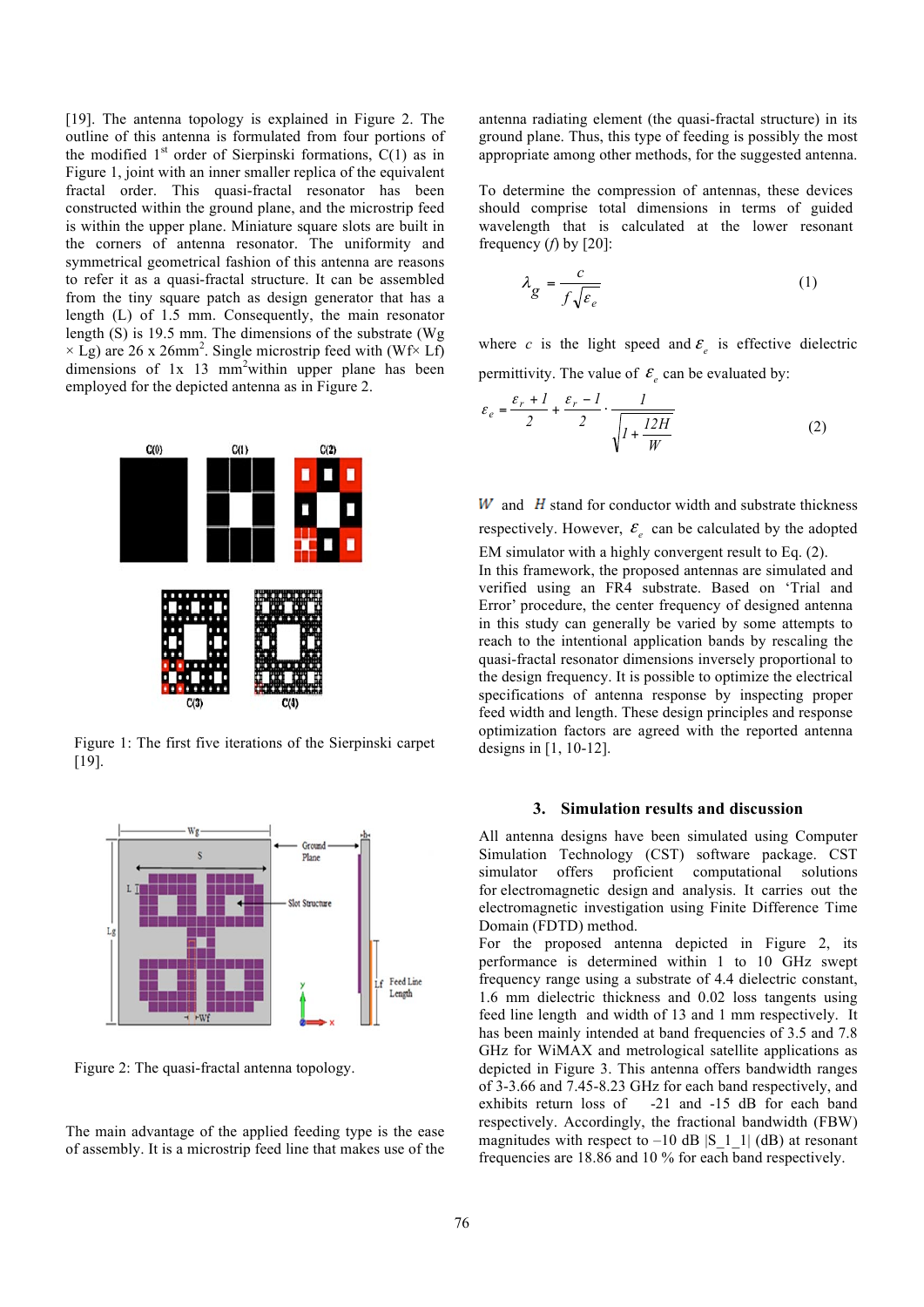

**Figure 3**: Dual band response of the proposed quasi-fractal antenna.

The self-similarity of the fractal structure leads to the dual/multiband performance of the antenna because each of the substructures that constitute the antenna might have its resonance; some of the resulting resonances are coupled together to form the antenna dual-band responses. Therefore, with the intention of acquiring further insight into the electromagnetic features of the quasi-fractal antenna, the simulated current distributions are generated at 3.5 and 7.8 GHz using feed line length of 13 mm as illustrated in Figure 4. As the responses of Figure 4(a) entails, the band frequency at 3.5 GHz is attributed to the larger surface current pathway which is focused on the center edge of the structure to produce a lower resonance frequency. The band at 7.8 GHz is interrelated with the shorter surface current pathway which is concentrated at the lower part of the structure as shown in Figure 4(b).



Figure 4: Current intensity distributions at (a) 3.5 GHz and (b) 7.8 GHz

Figure 5 depicts the return loss parametric investigations of the proposed antenna with respect to feed line length. For several feed line lengths, the antenna has potentially dualband responses with reflection coefficients deeper than -10 dB. As the feed line length increases from 11 to 17 mm, the centers of lower frequency bands slightly change with different degrees of coupling corresponding to a feed line

length variation, while the relevant bandwidths are decreased from 1 to 0.31 GHz. Conversely, longer feed line leads to lower the resonance frequency of the  $2<sup>nd</sup>$  band. It's due to the parallel capacity brought by the dielectric between the feed line and the radiation element. When this capacity increases (when the feed line is longer) the resonance frequency decreases. Maximum usable bandwidth of 0.86 GHz can be observed at 3.4 and 7.4 GHz for lower and upper band frequencies. Within 11 to 17 mm feed length range, the usable upper band frequencies are higher than lower band frequencies since their S11 magnitudes are deeper than -10 dB as shown in Table 1.



Figure 5: The return loss responses as a function of feed line length

Table1: Electrical specification with respect to feed line length variations

| Feed<br>Length | F1(GHz) |     |         |         | F2(GHz) S11(F1)dB S11(F2)dB BW1(GHz) BW2(GHz) |      |
|----------------|---------|-----|---------|---------|-----------------------------------------------|------|
| 11             | 3.44    |     | $-23$   |         | 1                                             |      |
| 12             | 3.4     | 8.2 | $-31.5$ | $-11.3$ | 0.86                                          | 0.45 |
| 13             | 3.5     | 7.8 | $-21$   | $-15$   | 0.66                                          | 0.78 |
| 14             | 3.3     | 7.4 | $-13.1$ | $-19$   | 0.31                                          | 0.86 |
| 15             |         | 7.1 |         | $-34.4$ |                                               | 0.8  |
| 16             |         | 6.8 | $-6.1$  | $-22.6$ |                                               | 0.67 |
| 17             |         | 6.5 |         | $-16$   |                                               | 0.52 |

Figure 6 compares the reflection coefficient obtained with and without the quasi-fractal geometry (complete patch square). It is evident that the self-similarity of quasi fractal has electromagnetic motivation to generate dual-band response unlike single band response caused by the nonfractal approach.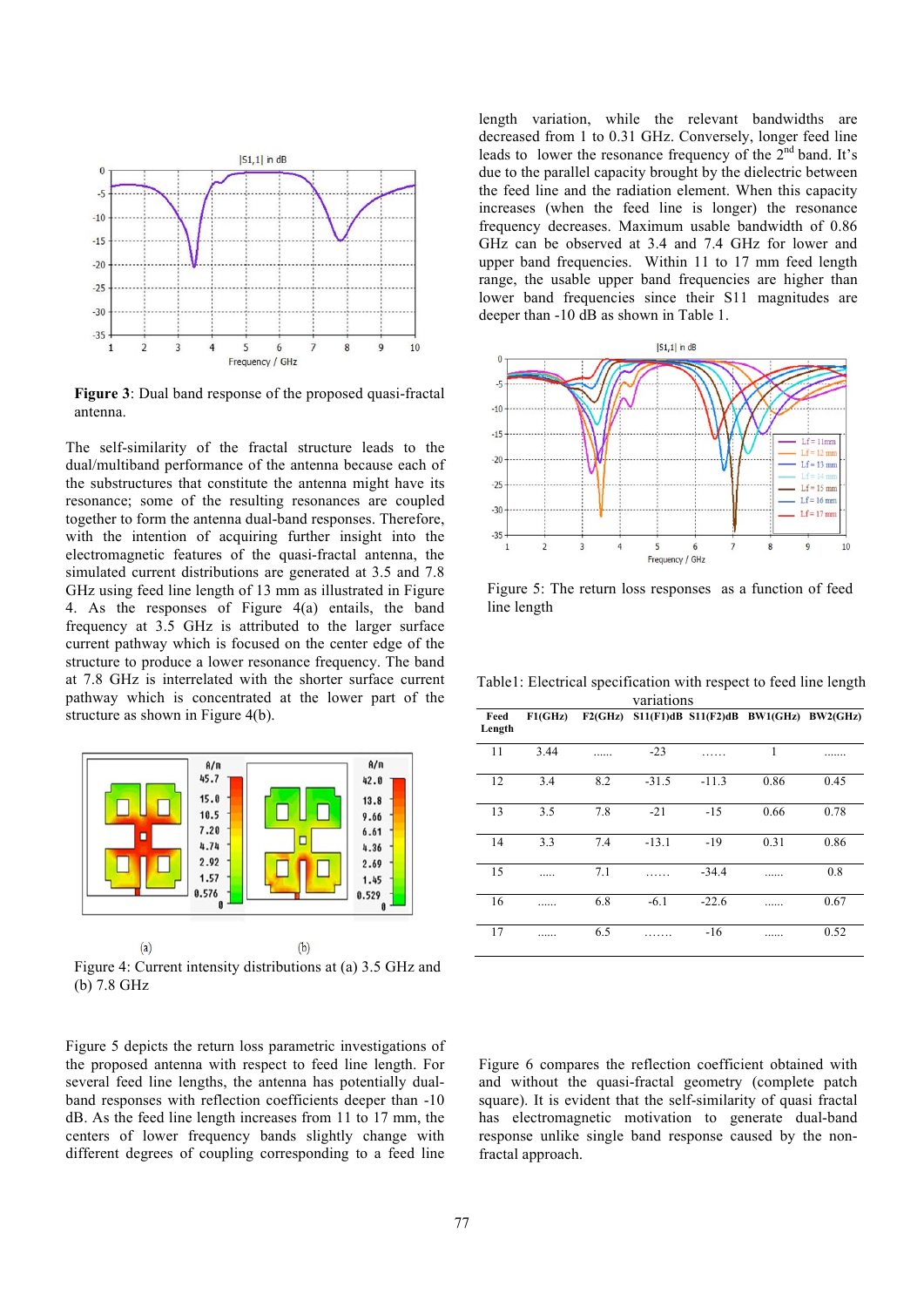

Figure 6 S11 responses with and without quasi-fractal approach for antenna design

 $(a)$  (b)

Figure  $7$ : (a) the top and (b) the bottom views of the fabricated antenna prototype.

Table 2 presents the comparison among the proposed quasifractal antenna and various dual-band and multiband antennas created by different design approaches in [21-25]. In addition to competing bandwidth percentage and gain, it can be exposed that the designed antenna in this study has an apparent compact size in mm<sup>3</sup> in comparison with the other indicated studies.

## **4. Measurement**

Figure 7 depicts the top and bottom views of the manufactured prototype of the designed antenna at 3.5 and 7.8 GHz band frequencies. The measurement and simulation of S11 responses are both in fine consistency as shown in Figure 8. The proposed antenna has substrate size of about 0.543  $\lambda_g$  x 0.543  $\lambda_g$  at its lower band of 3.5 GHz that can be integrated within many fixed and mobile wireless systems. In this respect, it is worth to note that the ratio of the upper to the lower frequencies at the resonant band centers is about 2.23. Consequently, by suitable dimension scaling of the antenna structure, many dual-band antennas can be designed. For instance, up-scaling of the antenna structure by about 1.46 in both dimensions can result in a dual-band antenna for 2.4/5.2 GHz WLAN applications.



Figure 8: Simulated and measured S11 responses of the quasi-fractal antenna.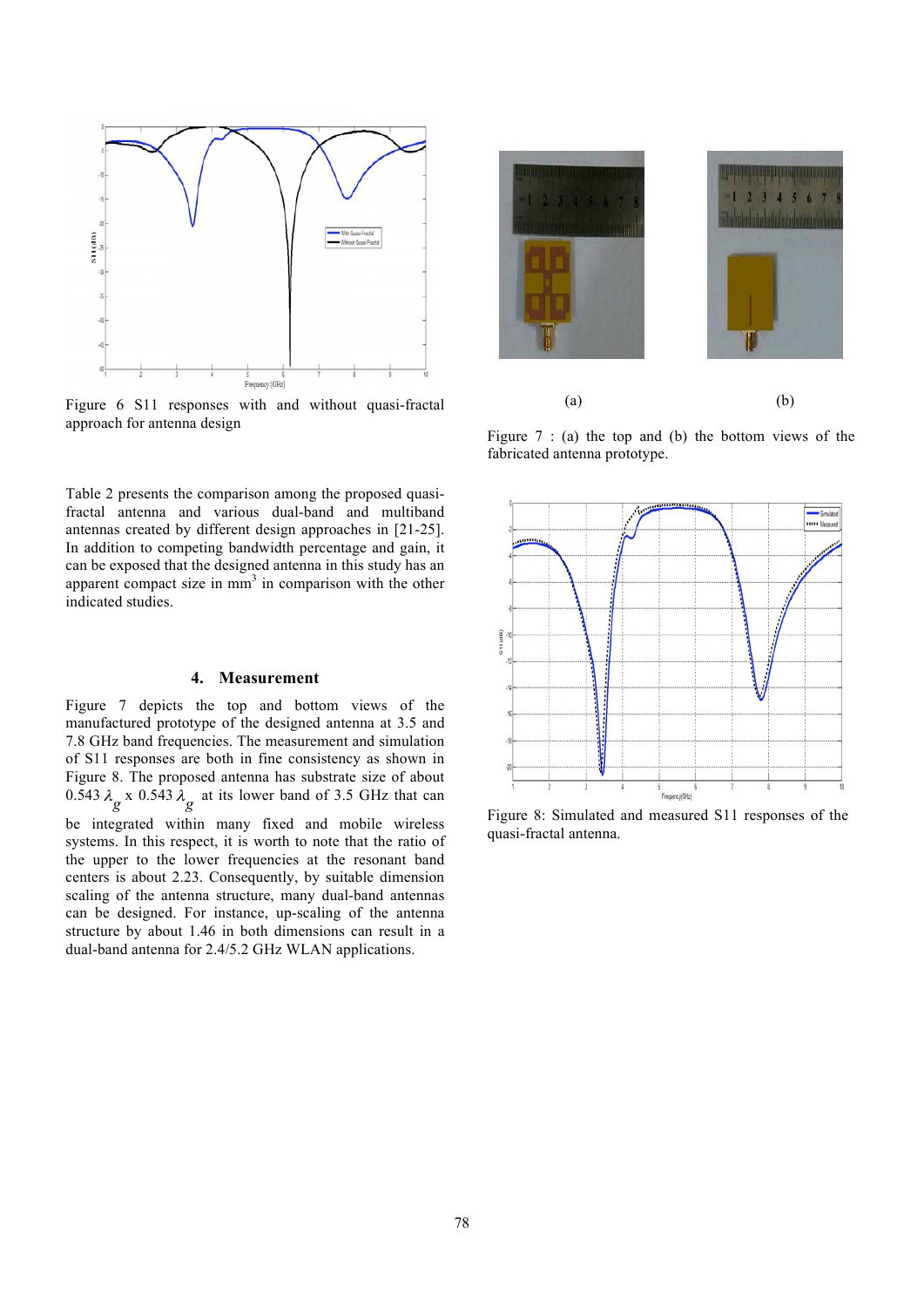| Ref.   | size [mm <sup>3</sup> ]      | No. of Res. bands | Res. freq. (GHz) | <b>Bandwidths</b> (%) | Gain (dB)               |
|--------|------------------------------|-------------------|------------------|-----------------------|-------------------------|
| $[21]$ | $40 \times 40 \times 1.6$    |                   | 1.5/3.5/5.4      | 1.9/14/5              | $-4.5/3.75/5.3$         |
| $[22]$ | $18.8 \times 20 \times 0.76$ |                   | 2.4/5.2          | 1.6/23                | $-17/24$                |
| $[23]$ | $34 \times 18 \times 1.6$    |                   | 2.5/3.5/5.5      | 8.7/8/24.1            | $-0.10/0.59/4.76$       |
| $[24]$ | $100 \times 100 \times 0.8$  |                   | 3.3/4.2          | 12.1/4.8              | $3.4 - 7.2 / 2.2 - 7.8$ |
| $[25]$ | $50 \times 50 \times 1.0$    |                   | 2.4/5.8          | 45 9/12 7             | $1.62 - 3.1/1.74$       |
|        |                              |                   |                  |                       | 3.78                    |
| Prop.  | $26 \times 26 \times 1.6$    |                   | 3.5/7.8          | 18.86/10              | $1.25 - 0.25/2 - 2.75$  |
|        |                              |                   |                  |                       |                         |

Table 2. Comparison with the recently published literature

Figure 9 illustrates the simulated and measured electric field radiation patterns at 3.5 and 7.8 GHz at XZ , XZ and YZ planes. As it is perceptible from Figure 9, the measured radiation patterns are in fine agreement with those envisaged by CST simulator. Lastly, simulated and measured peak gain results are depicted in Figure 10 across the same band frequencies. At this point, just some frequencies are selected according to which a curve is drawn to explain the peak gain response in both bands. It is observable from this figure that measured peak gain curve is slightly lower than simulated one, that is because of manufacturing conditions and measurement environment. In this paper, we have used a commercially available FR4 substrate, for prototyping the model, because of its low-cost. The loss tangent of this substrate becomes more effective at the higher frequencies, and results in more losses and gives lower gain. This is the main reason for the deviation of the measured and simulated results over the upper resonant band. Gain can be improved by using others substrates with less losses since the dielectric losses can modify directly the antenna efficiency [26]. The dielectric constant will change the gain indirectly by reducing or not the effective surface of the antenna (for constant operating frequencies).





Figure 9: Measured (black) and simulated (red) far-field radiation patterns of the proposed antenna in the YZ ,XZ and XZ planes at (a) 3.5 GHz and (b) 7.8 GHz.



Figure 10: Measured and simulated peak gain values at (a) 3.5 GHz and (b) 7.8 GHz.

# **5. Conclusions**

In this research article, a new quasi-fractal printed slot antenna has been mainly designed as dual-band device at 3.5 and 7.8 GHz center band frequencies for WiMAX and metrological satellite applications respectively. The antenna structure is based on the modified first order of Sierpinski fractal geometry. It offers bandwidth ranges of 3-3.66 and 7.45-8.23 GHz, and exhibits return loss values of -21 and - 15 dB for each band respectively. The measured input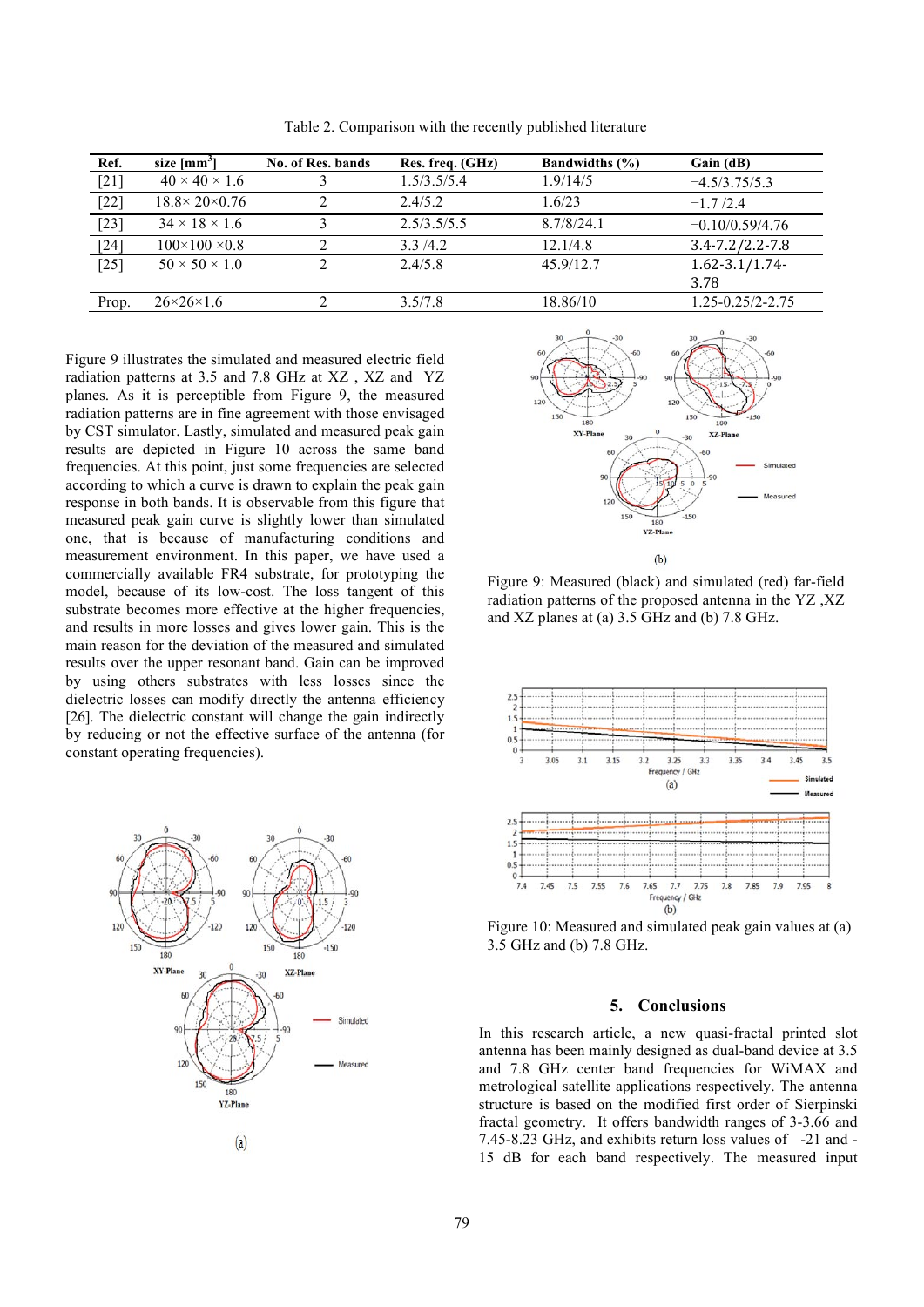reflection coefficient results have been found in good agreement with those predicted by the simulation. Furthermore, the proposed antenna has reasonably simulated and measured results throughout the resonant bands in terms of its radiation characteristics and the relevant peak gain. The proposed dual-band antenna is smaller in size than many reported antenna structures in the literature with competing fractional bandwidth and gain.

## **References**

- [1] Y. S.Mezaal,New Compact Microstrip Patch Antennas, Design and Simulation Results. *Indian Journal of Science and Technology*, 9, 12, 2016.
- [2] J. Romeu and J.Soler, Generalized Sierpinski fractal multiband antenna. *IEEE Transactions on Antennas and Propagation*, 49, 8: pp. 1237 – 1239,2001.
- [3] B. B. Mandelbrot,*The Fractal Geometry of Nature*, New York, W. H. Freeman, 1983.
- [4] C.Z.C.Ghani,M.H.A.Wahab, N. Abdullah, S.A. Hamzah, A. Ubin, S.H. Dahlan, A.K. Anuar, K.N. Ramli, M.F. Alwi, Design Sierpinski Gasket Antenna for WLAN Application. Microwave Conference, APMC, Asia-Pacific, pp.1, 4, 11-14 ,2007.
- [5] H. W.Douglas and S. Ganguly,An Overview of Fractal Antenna Engineering Research. *IEEE Antennas and Propagation Magazine*, 45, 1: 2003.
- [6] C. Puente, J. Romeu, A. Cardama , The Koch monopole: A small fractal antenna.*IEEE Transactions on Antennas and Propagation*, 2000.
- [7] J. Romeu, J. Soler, Generalized Sierpinski fractal multiband antenna. *IEEE Transactions on Antennas and Propagation*, 2001.
- [8] I.S. Bangi, J.S.Sivia., Minkowski and Hilbert Curves Based Hybrid Fractal Antenna for Wireless Applications. *AEU-International Journal of Electronics and Communications*, 2018.
- [9] J.K. Ali, A new microstrip-fed printed slot antenna based on Moore space-filling geometry,*2009 Loughborough Antennas and Propagation Conference,* LAPC 2009, Loughborough, 2009.
- [10] J. Ali, S. Abdulkareem, A. Hammoodi, A. Salim, M. Yassen, M. Hussan, H. Al-Rizzo, Cantor fractal-based printed slot antenna for dual-band wireless applications, *International Journal of Microwave and Wireless Technologies*,8, 2, 2016.
- [11] S. Abdulkareem, A. Salim, A. Hammoodi, J. Ali, A Fractal-based Printed Slot Antenna for Multiband Wireless Applications, *Proceedings of Electromagnetics Research Symposium, PIERS, Stockholm*, Sweden, pp. 1047-1051, 2013.
- [12] S. Abdulkareem, A. Salim, J. Ali, A. Hammoodi,T.Y. Mahmood, R.M. Husan, A Compact PeanoType

Fractal Based Printed Slot Antenna for Dual-band Wireless Applications,*Proceeding of IEEE International RF and Microwave Conference, RFM,* Malaysia, pp. 422-425, 2013.

- [13] D.-C.Chang, B.-H. Zeng, J.-C. Liu, CPW-fed circular fractal slot antenna design for dual-band applications, *IEEE Transactions on Antennas and Propagation*,56,12: pp. 3630-3636, 2008.
- [14] Y. K.Choukiker, S. Rai, S.K. Behera, Modified halfcircle fractal antenna using DC theorem for 2.4/5.2 GHz WLAN application, *Proceedings of National Conference on Communication, IISc*, Banglore, 2011.
- [15] K. Devesh, Sh. Manish, B. Sakshi, Novel Design of Key-Shaped Fractal Antenna for UWB Applications, *Sixth International Conference on Computational Intelligence and Communication Networks*, pp.87-91.
- [16] F. Viani, Dual-band Sierpinski Pre-Fractal Antenna for 2.4 GHz- References 117 WLAN and 800 MHz-LTE Wireless Devices, *Progress In Electromagnetics Research C*, PIERS,35:pp. 63-71, 2013.
- [17] Fractal Antenna Systems:

http://www.fractenna.com/nca\_cohen\_bio.html

- [18] R.Ghatak, R.K. Mishra, D.R. Poddar, A. Patnaik ,Multilayered complementary quasi-fractal Sierpinski patch antenna for wireless terminals,*URSI XXVIII GA Poster Presentations Programme*, 95, 2005.
- [19] Y.S. Mezaal, H.T.Eyyuboglu, J.K. Ali, New Dual Band Dual-Mode Microstrip Patch Bandpass Filter Designs Based on Sierpinski Fractal Geometry*.*In, *Proceeding of Advanced Computing and Communication Technologies,* Rohtak, India, pp.348- 352, 2013.
- [20] D. M. Pozar, Microwave Engineering, 4<sup>th</sup> Edition, John Wiley & Sons, New Jersey, 2012.
- [21] H. Rajabloo, V. A. Kooshki, H. Oraizi, Compact microstrip fractal Koch slot antenna with ELC coupling load for triple band application, *AEU International Journal of Electronics and Communications*, 73: 144–149, 2017. https://doi.org/10.1016/j.aeue.2016.12.027
- [22] A. A. Salih and M. S. Sharawi, A Dual-Band Highly Miniaturized Patch Antenna, *IEEE Antennas and Wireless Propagation Letters*, 15: 1783-1786, 2016. https://doi.org/10.1109/LAWP.2016.2536678
- [23] L. Li, X. Zhang, X. Yin and L. Zhou, "A Compact Triple-Band Printed Monopole Antenna for WLAN/WiMAX Applications," in *IEEE Antennas and Wireless Propagation Letters*, 15: 1853-1855, 2016. doi: 10.1109/LAWP.2016.2539358